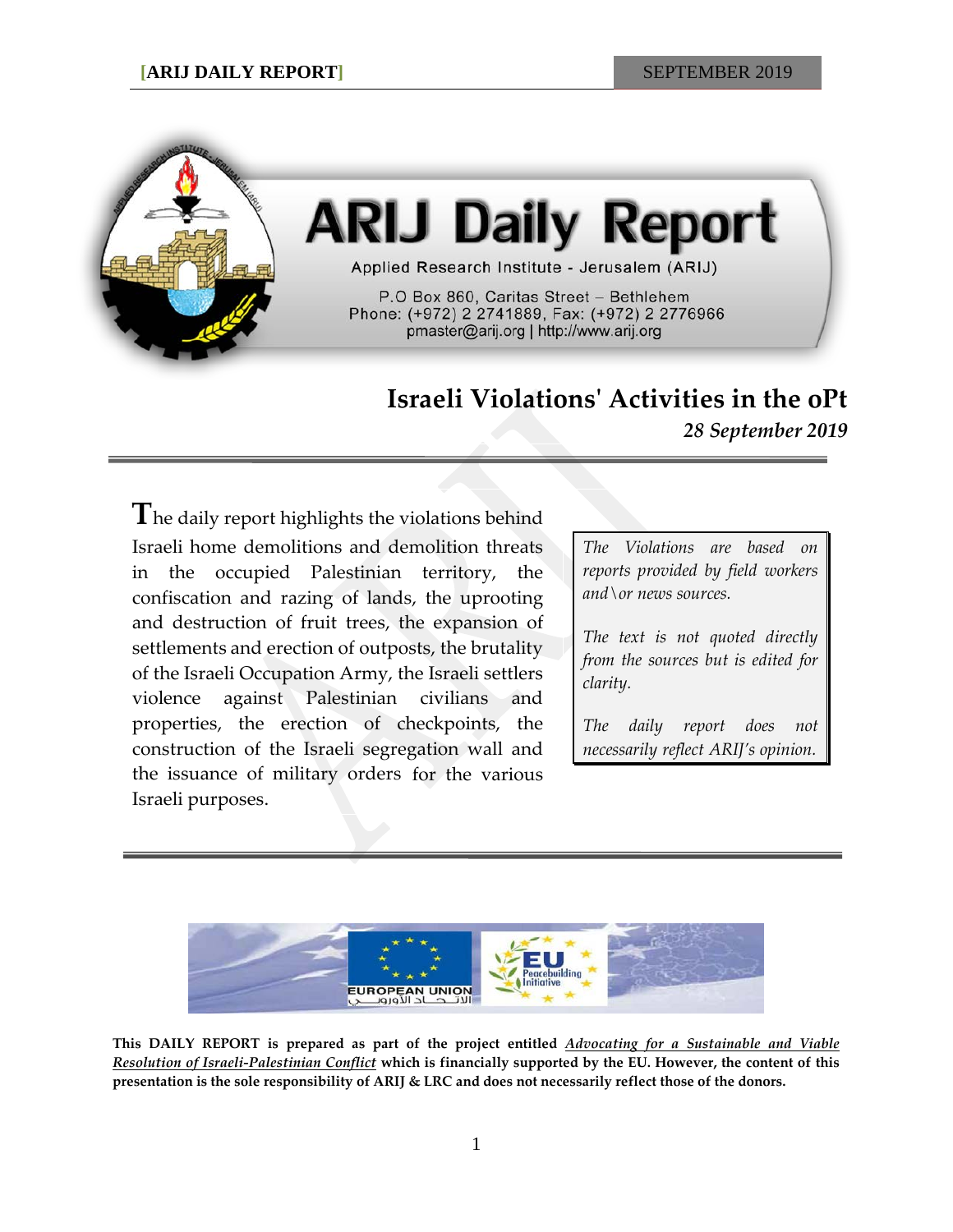#### **Brutality of the Israeli Occupation Army**

- The Israeli Occupation Army (IOA) injured several Palestinians, during protests that took place after the army invaded the areas Surrounding Abu Dis University, in Abu Dis town, east of occupied East Jerusalem. The IOA invaded the town after a few young men tried to dig a hole in the illegal Annexation Wall in the town and added that the IOA fired a barrage of gas bombs and concussion grenades. Protests erupted in the town, especially around Abu Dis University, in addition to the entrance of as-Sawahra ash-Sharqiya town. Many Palestinians suffered the effects of teargas inhalation and received the needed treatment. (IMEMC 28 October 2019)
- The Israeli Occupation Army (IOA) injured several Palestinians in the ath-Thaher area, in Beit Ummar town, north of the southern West Bank city of Hebron. Several army jeeps invaded the ath-Thaher area, and attacked many Palestinian protesters. The IOA fired many gas bombs and rubbercoated steel bullets at the protesters, and several surrounding homes. Many Palestinians suffered the effects of teargas inhalation. (IMEMC 28 October 2019)
- The Israeli Occupation Army (IOA) attacked dozens of Palestinians holding prayers and a nonviolent gathering in the lands of as-Sawahra ash-Sharqiya village, east of occupied Jerusalem, to protest the illegal colonialist outpost which was installed on their lands in the ad-Dibba area. More than 100 Palestinians gathered on their lands and held Friday noon prayers, which were led by the Mufti, Sheikh Mohammad Hussein. The IOA fired many gas bombs at the Palestinians, causing dozens to suffer the effects of teargas inhalation. The Palestinians also marched in the area, carrying Palestinian flags and chanting against Israel's illegal colonies, violations, and its ongoing occupation. The IOA prevented the Palestinians from marching close to the newly installed illegal outpost,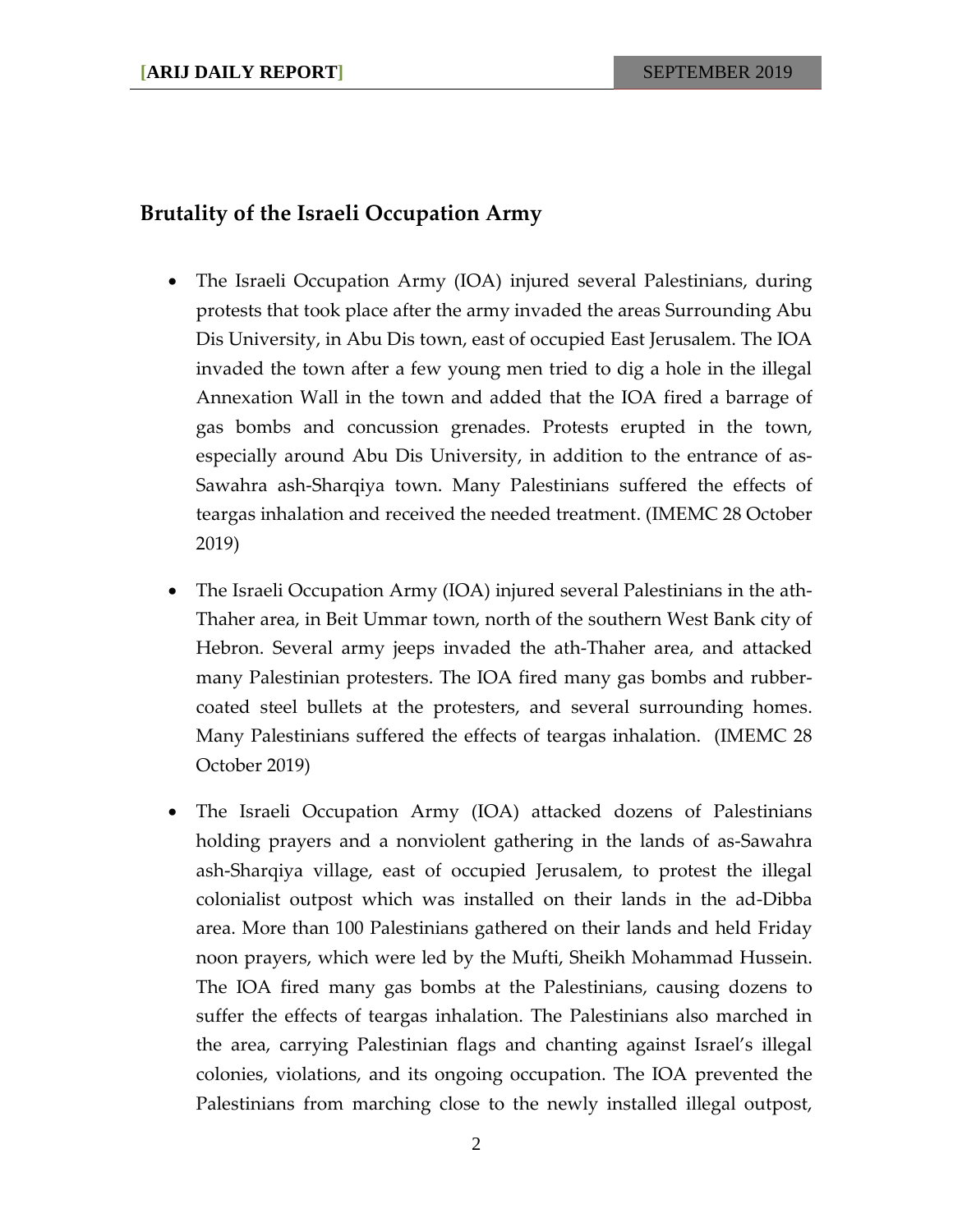and near the protest tent which was recently demolished and removed by the army. The demolished protest was installed two days ago by activists of the Colonization and Wall Resistance Commission near the illegal outpost which was installed by the colonists on September  $15<sup>th</sup>$ , after they brought mobile homes and water tanks. (IMEMC 28 October 2019)

- The Israeli Occupation Army (IOA) attacked the weekly procession against the Annexation Wall and Colonies in Kufur Qaddoum town, east of the northern West Bank city of Qalqilia, and caused dozens to suffer the effects of teargas inhalation. The Palestinians, accompanied by Israel and international peace activists, marched marking the  $19<sup>th</sup>$  anniversary of the Al-Aqsa Intifada while chanting against the ongoing illegal Israeli occupation, its colonies, and ongoing violations. The IOA, including army jeeps that invaded the area, started firing live rounds, concussion grenades, gas bombs, and rubber-coated steel bullets. Scores of Palestinians suffered the severe effects of teargas inhalation. The army tried to chase and detain Palestinian youngsters but was unable to do so. (IMEMC 28 October 2019)
- On  $76<sup>th</sup>$  Friday of Great March of Return, A Palestinian civilian was killed and 86 civilians were injured as a result of the Israeli military's continued use of excessive force against the peaceful protests along the Gaza Strip's eastern border; 22 children, 4 female paramedics, 5 male paramedics and 2 persons with disabilities were among those injured. This Friday witnessed an escalation in the use of excessive force against the protesters as injury of 5 of them deemed serious; one died after hours of his injury while 4, including a child and a female paramedic, are still in a very serious condition. Further, 40 protestors were shot with live bullets while the Israeli forces escalated their attacks against the medical personnel, which enjoys protection under the international humanitarian law, wounding 9 paramedics, including a female paramedic deemed in a very critical condition. 212 killings by Israel since the outbreak of the protests on 30 March 2018, including 46 children, 2 women, 9 persons with disabilities, 4 paramedics and 2 journalists. Additionally, 14,056 were wounded,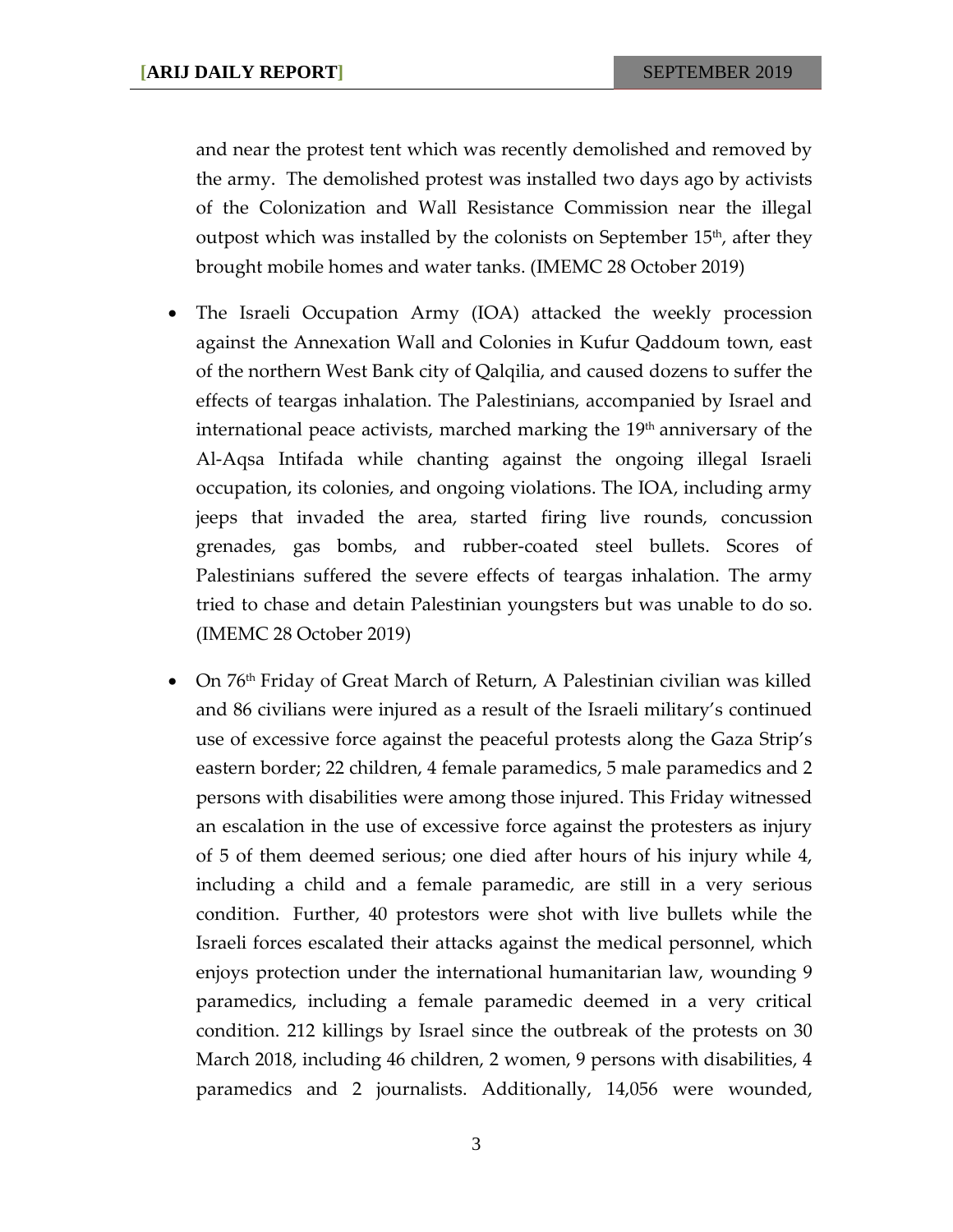including 3,020 children, 429 women, 244 paramedics and 215 journalists, noting that many of those injured had sustained multiple injuries on separate occasions. (IMEMC 28 October 2019)

### **Israeli Arrests**

- The Israeli Occupation Army (IOA) detained three former political prisoners, identified as Ayed Doudin, Khaled al-Fasfous, and Tawfiq Abdul-Fattah al-Hroub, from Doura town, southwest of Hebron. During the invasion, the IOA stormed and ransacked many homes and interrogated scores of Palestinians while inspecting their ID cards, in addition to stopping and searching many cars. (IMEMC 28 October 2019)
- The Israeli Occupation Army (IOA) detained a former political prisoner, Ismael an-Nattah, from Ethna town, west of Hebron. (IMEMC 28 October 2019)
- The Israeli Occupation Army (IOA) detained Fadi Ghneimat from Surif town, northwest of Hebron. (IMEMC 28 October 2019)
- The Israeli Occupation Army (IOA) kidnapped a former political prisoner, identified as Mohammad Yousef al-Hroub, while crossing a road in Sinjer village, southwest of Hebron. (IMEMC 28 October 2019)
- The Israeli Occupation Army (IOA) detained Ahmad Thieb al-Hroub and Ezz Qassem al-Hroub, after stopping a car they were riding, in Deir Samit town, west of Hebron. (IMEMC 28 October 2019)

## **Home Demolition & Demolition threats**

• Caught in the middle of an enclave of Israeli settlers, the Sumrin family in the East Jerusalem neighborhood of Silwan is living the constant nightmare of eviction from the home it has lived in all its life. For 28 years, the family has spared no legal effort to prevent its eviction from its home in order to turn it over to the settlers. But the family today is facing imminent eviction after the Israeli Magistrate Court in Jerusalem ruled on September 23 that is has 90 days to evacuate the house on the pretext that the house is considered "absentee property". The house (owned by Ahmad Sumrin, 36) is built on a plot of land 800 square meters in area and is